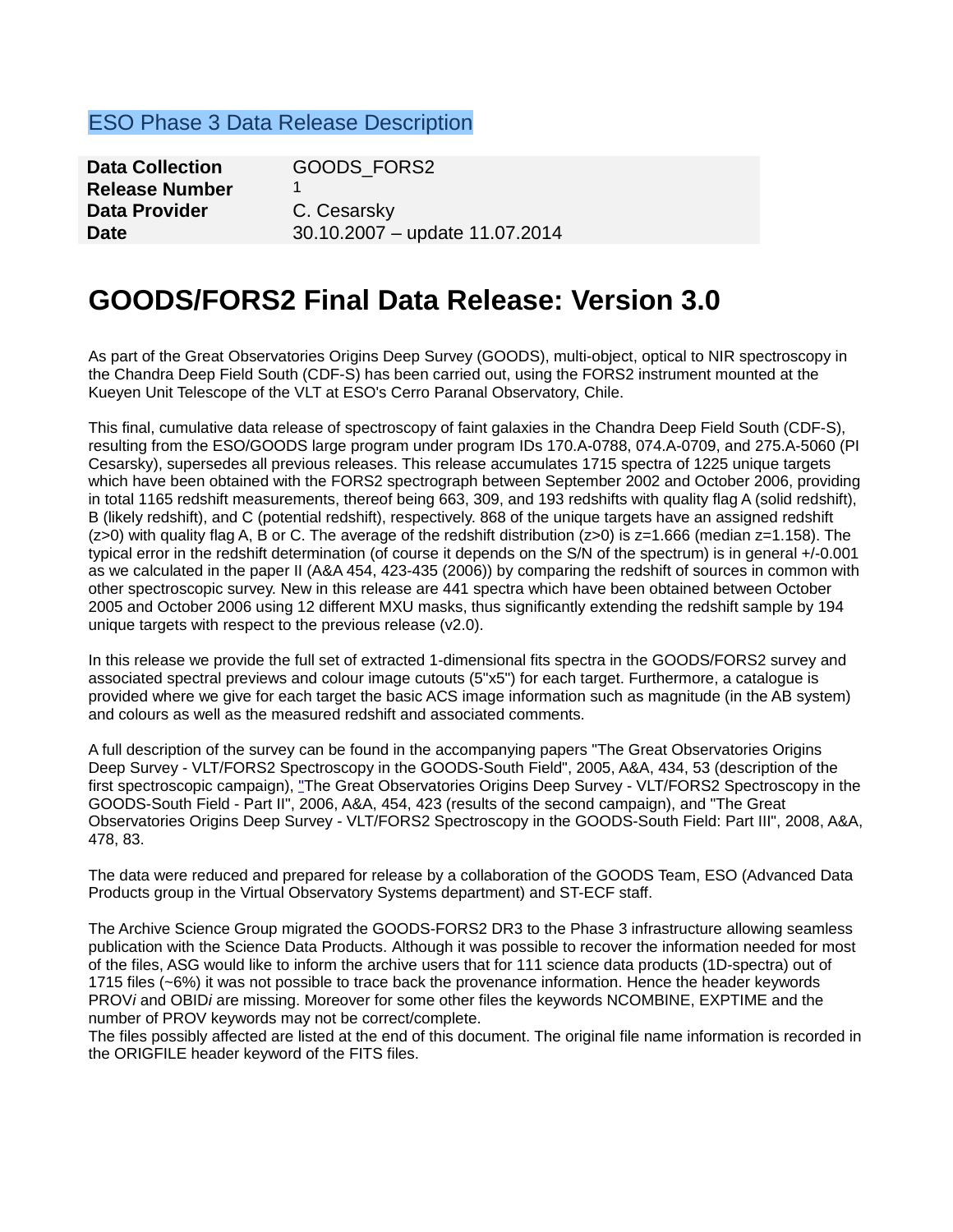## **Overview and field layout**



Spatial distribution in the GOODS-S field of the FORS2 spectroscopic catalog (887 redshift determinations).

In order to have a sufficient surface density of targets and fully exploit the red sensitivity of FORS2, spectroscopic targets have been selected according to the following color selection criteria (all magnitudes are in the AB system in the ACS/GOODS filter set):

Primary catalog: (i-z)>0.6, z<26 Secondary catalog: 0.45<(i-z)<0.6, z<26

and

 $1.0 <$  zphot  $< 2.0$ .

When designing slit-masks, higher priority was assigned to brighter objects (in z-band). An additional catalog of "fillers" was constructed using objects with photometric redshift in the range 1.0<z<2 (not already included in the main catalogs), and a number of interesting B\_435, V\_606 and i\_775 dropouts (with no z\_mag limit). Please refer to the publication Vanzella et al. 2008, A&A, 478, 83. for the complete description of the target selection procedure.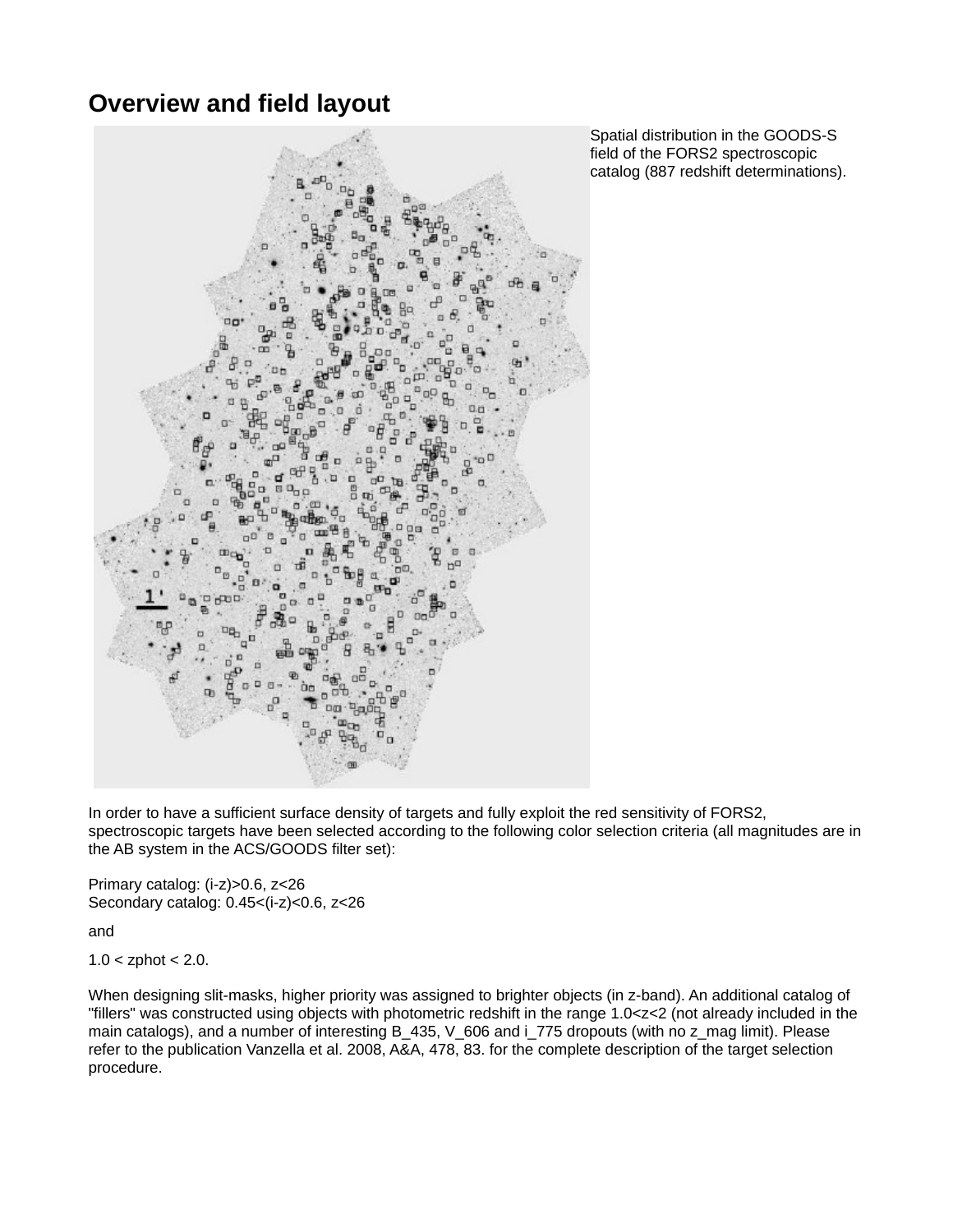# **Release content**

### **Summary of reduced FORS2 observations**

A total of 1715 spectra could be extracted from the FORS2 observations and are presented in this release. For 81 objects we combined spectra from different masks to provide a higher signal-to-noise spectrum - the so called "stacked" spectra. These spectra are provided in addition to the normal 1-dimensional fits files. Throughout the FORS2 survey, 1" wide slits have been used with a wavelength range of approximately 6000 to 10000 Å sampled at roughly 3.2 Å/pixel.

The ACS catalog was used for slit-mask design and ACS imaging was used to design slit-masks after registration with FORS2 preimaging.

## **Release Notes**

### **Data reduction method**

The FORS2 observations were reduced with a semi-automatic pipeline in the MIDAS package. Redshifts were measured with the IRAF package rvsao. Details of the data reduction and analysis are fully described in the papers "The Great Observatories Origins Deep Survey - VLT/FORS2 Spectroscopy in the GOODS-South Field", 2005, A&A, 434, 53 and "The Great Observatories Origins Deep Survey - VLT/FORS2 Spectroscopy in the GOODS-South Field - Part II", 2006, A&A, 454, 423.

### **Flux calibration**

The flux calibration should be considered as approximate since most observations were not taken in photometric conditions. Furthermore, the response curve is based on standard star observations from a different observing program and throughout the FORS2 survey an observing setup omitting the order sorting filter was used. Particularly redwards of approx. 9000 Å, the spectral response function is problematic.

### **Known caveats in this release**

The spectral previews show only a restricted wavelength range. For access to the full wavelength range we refer to the fits spectra.

A small number of the colour image previews do not cover the full 5"x5" FOV. This problem occurs when a target is located close to the edges of the image tiles which do not overlap.

Objects identified as stars by the stellar class parameter or the spectrum itself were assigned a fixed redshift of 0.000.

## **Data format**

The data files in this release come essentially in pairs: one is the 1-dimensional spectrum in fits format, the second one is the corresponding spectral preview (.png) showing the position of key absorption and emission lines if a redshift is available, along with the 2-dimensional spectrum. For each unique target we also provide a colour image cutout (.jpg; 5"x5", derived from ACS B, V, i z images) centered on the target. For the fits spectrum all relevant parameters are included in the FITS header which have been designed to be consistent with other VO compliant releases of ESO Advanced Data Products.

The following file naming convention has been adopted for all individual extracted spectra:

 GOODS\_FORS2\_GDS\_xx\_bb\_v3.0.fits 1-d Fits file GOODS\_FORS2\_GDS\_xx\_bb\_v3.0.spec.png Spectrum preview GOODS\_FORS2\_GDS\_xx\_v3.0.img.jpg Colour image cutout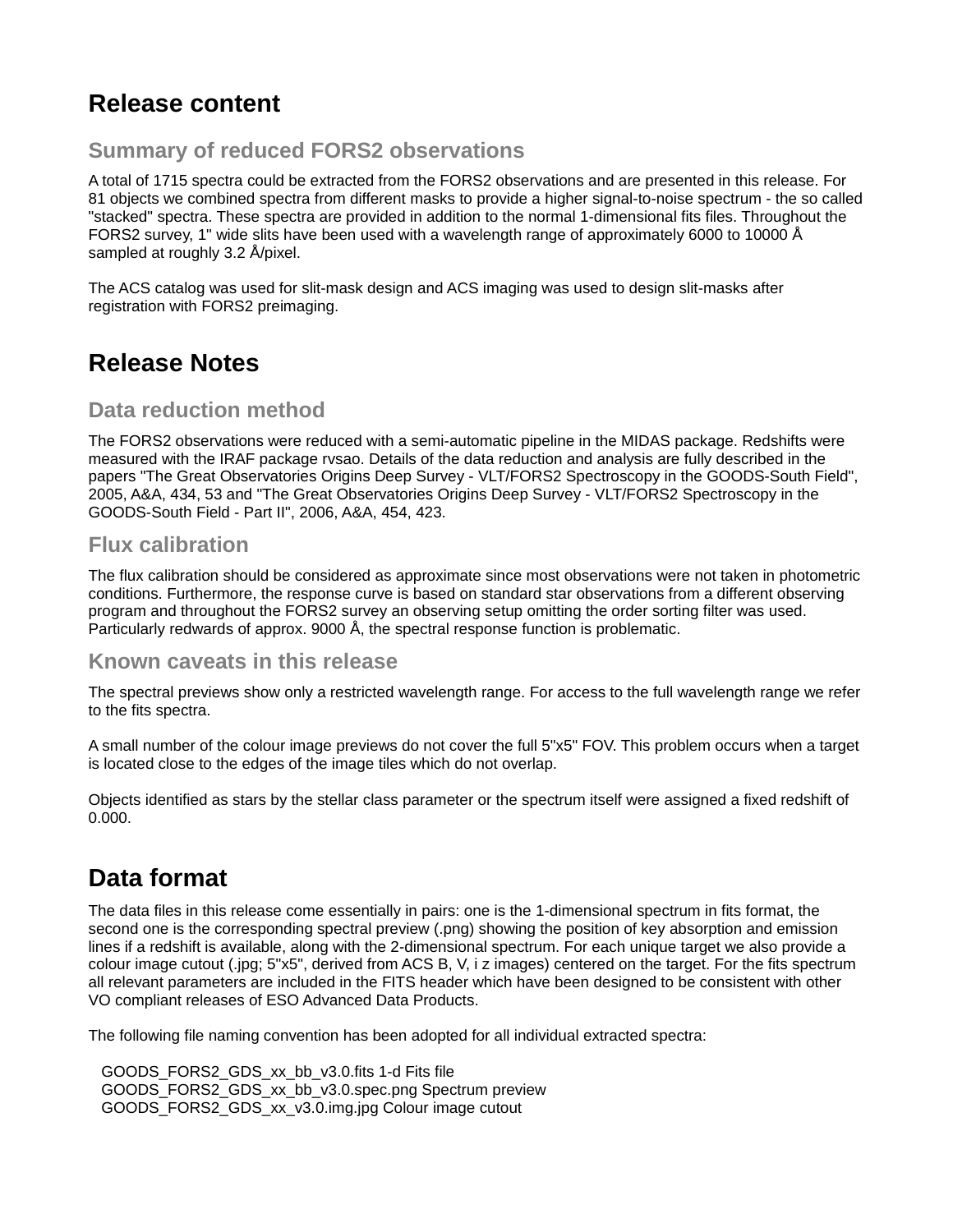for the target coordinate  $\langle x \times \rangle$  as derived from the ACS 5-epoch stack (e.g., J033206.44-274728.8);  $\langle$ bb> indicates the mask ID of the observation (e.g., 961839). Here is an example of a full, valid name: GOODS\_FORS2\_GDS\_J033206.44-274728.8\_985831\_v3.0.fits For stacked spectra, which are combinations of observations from different masks we omit the mask ID:

 GOODS\_FORS2\_GDS\_xx\_v3.0.fits 1-d Fits file GOODS\_FORS2\_GDS\_xx\_v3.0.spec.png Spectrum preview

The released catalogue, containing object-id, photometry and redshift information is available in FITS format: GOODS\_FORS2\_CAT.fits

# **Data retrieval**

Please request your copy of the data from the ESO Science Archive using the ESO Data Products Query Form:

[http://archive.eso.org/wdb/wdb/adp/phase3\\_main/form](http://archive.eso.org/wdb/wdb/adp/phase3_main/form)

or the catalogue via the query interface:

http://www.eso.org/qi

## **Acknowledgements**

When using data products provided in this release, we request acknowledgment of the ESO/GOODS project and referring to the publications Vanzella et al. 2005, A&A, 434, 53, "The Great Observatories Origins Deep Survey. VLT/FORS2 spectroscopy in the GOODS-South Field", Vanzella et al. 2006, A&A, 454, 423, "The Great Observatories Origins Deep Survey - VLT/FORS2 Spectroscopy in the GOODS-South Field - Part II", and Vanzella et al. 2008, A&A, 478, 83, "The Great Observatories Origins Deep Survey - VLT/FORS2 Spectroscopy in the GOODS-South Field: Part III". Please also use the following statement in your articles when using these data:

*Observations have been carried out using the Very Large Telescope at the ESO Paranal Observatory under Program ID(s): 170.A-0788, 074.A-0709, and 275.A-5060.*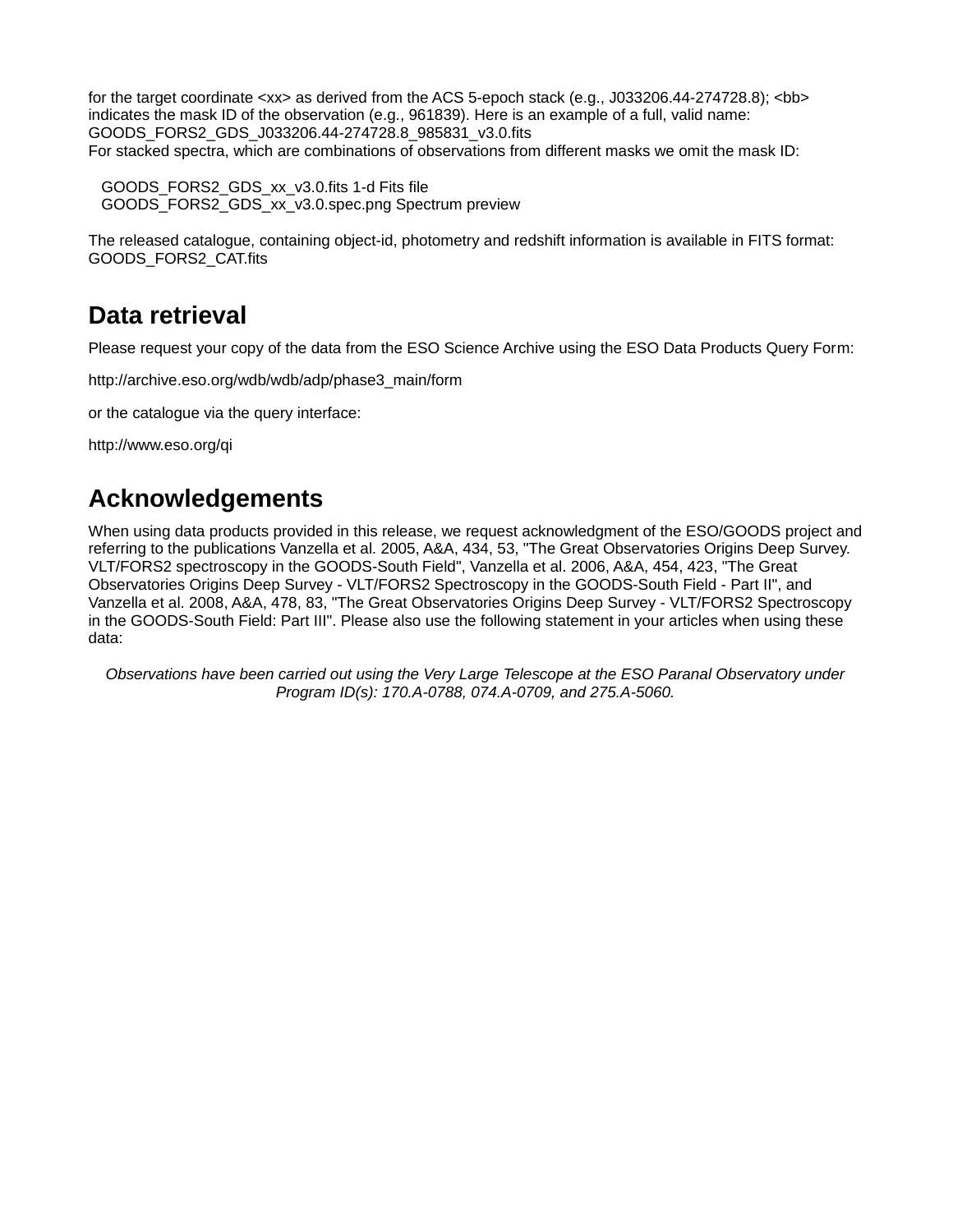#### **List of the 1-D spectra whit possible header keywords inconsistencies:**

### **- Missing PROV OBID info**

GOODS\_FORS2\_GDS\_J033203.54-274506.3\_943544\_v3.0.fits GOODS\_FORS2\_GDS\_J033204.06-274322.8\_943544\_v3.0.fits GOODS\_FORS2\_GDS\_J033209.71-274248.1\_943544\_v3.0.fits GOODS\_FORS2\_GDS\_J033214.52-275104.3\_953048\_v3.0.fits GOODS\_FORS2\_GDS\_J033215.75-274817.2\_943544\_v3.0.fits GOODS\_FORS2\_GDS\_J033215.75-274817.2\_953015\_v3.0.fits GOODS\_FORS2\_GDS\_J033215.75-274817.2\_v3.0.fits GOODS\_FORS2\_GDS\_J033216.02-274859.9\_953015\_v3.0.fits GOODS\_FORS2\_GDS\_J033216.02-274859.9\_953048\_v3.0.fits GOODS\_FORS2\_GDS\_J033217.29-275113.2\_953015\_v3.0.fits GOODS\_FORS2\_GDS\_J033217.29-275113.2\_984829\_v3.0.fits GOODS\_FORS2\_GDS\_J033217.48-275003.3\_953015\_v3.0.fits GOODS\_FORS2\_GDS\_J033220.17-274047.8\_940129\_v3.0.fits GOODS\_FORS2\_GDS\_J033220.86-275038.7\_943018\_v3.0.fits GOODS\_FORS2\_GDS\_J033221.15-274106.7\_952942\_v3.0.fits GOODS\_FORS2\_GDS\_J033222.03-274225.8\_940129\_v3.0.fits GOODS\_FORS2\_GDS\_J033222.96-275529.3\_953132\_v3.0.fits GOODS\_FORS2\_GDS\_J033224.39-274624.3\_995131\_v3.0.fits GOODS\_FORS2\_GDS\_J033224.45-275038.0\_965910\_v3.0.fits GOODS\_FORS2\_GDS\_J033225.13-274109.6\_940129\_v3.0.fits GOODS\_FORS2\_GDS\_J033225.13-274109.6\_991435\_v3.0.fits GOODS\_FORS2\_GDS\_J033225.19-274735.3\_995131\_v3.0.fits GOODS\_FORS2\_GDS\_J033225.35-274502.8\_995131\_v3.0.fits GOODS\_FORS2\_GDS\_J033226.03-274856.0\_914250\_v3.0.fits GOODS\_FORS2\_GDS\_J033226.27-275245.7\_993304\_v3.0.fits GOODS\_FORS2\_GDS\_J033227.11-274922.0\_995131\_v3.0.fits GOODS\_FORS2\_GDS\_J033227.49-275402.5\_985931\_v3.0.fits GOODS\_FORS2\_GDS\_J033227.91-275137.4\_953048\_v3.0.fits GOODS\_FORS2\_GDS\_J033228.84-274132.7\_935030\_v3.0.fits GOODS\_FORS2\_GDS\_J033228.84-274132.7\_961839\_v3.0.fits GOODS\_FORS2\_GDS\_J033228.84-274132.7\_981451\_v3.0.fits GOODS\_FORS2\_GDS\_J033228.84-274132.7\_v3.0.fits GOODS\_FORS2\_GDS\_J033228.99-274908.4\_995131\_v3.0.fits GOODS\_FORS2\_GDS\_J033229.42-274537.8\_943544\_v3.0.fits GOODS\_FORS2\_GDS\_J033229.42-274537.8\_952801\_v3.0.fits GOODS\_FORS2\_GDS\_J033230.10-275057.7\_914250\_v3.0.fits GOODS\_FORS2\_GDS\_J033230.15-274335.4\_940129\_v3.0.fits GOODS\_FORS2\_GDS\_J033230.51-275004.4\_995131\_v3.0.fits GOODS\_FORS2\_GDS\_J033230.70-274928.7\_995131\_v3.0.fits GOODS\_FORS2\_GDS\_J033230.71-274617.2\_995131\_v3.0.fits GOODS\_FORS2\_GDS\_J033230.83-274931.8\_995131\_v3.0.fits GOODS\_FORS2\_GDS\_J033230.85-274621.7\_995131\_v3.0.fits GOODS\_FORS2\_GDS\_J033231.05-274226.5\_952942\_v3.0.fits GOODS\_FORS2\_GDS\_J033231.28-274820.2\_995131\_v3.0.fits GOODS\_FORS2\_GDS\_J033231.33-274234.5\_952801\_v3.0.fits GOODS\_FORS2\_GDS\_J033231.45-274435.0\_995131\_v3.0.fits GOODS\_FORS2\_GDS\_J033231.46-274925.1\_905513\_v3.0.fits GOODS\_FORS2\_GDS\_J033231.65-274504.8\_995131\_v3.0.fits GOODS\_FORS2\_GDS\_J033231.93-274704.1\_952801\_v3.0.fits GOODS\_FORS2\_GDS\_J033232.04-274451.7\_995131\_v3.0.fits GOODS\_FORS2\_GDS\_J033232.73-274538.8\_995131\_v3.0.fits GOODS\_FORS2\_GDS\_J033233.40-274455.7\_932249\_v3.0.fits GOODS\_FORS2\_GDS\_J033233.47-275030.0\_953048\_v3.0.fits GOODS\_FORS2\_GDS\_J033233.59-275224.8\_953048\_v3.0.fits GOODS\_FORS2\_GDS\_J033233.85-274600.2\_995131\_v3.0.fits GOODS\_FORS2\_GDS\_J033234.05-274937.8\_995131\_v3.0.fits GOODS\_FORS2\_GDS\_J033234.11-274226.8\_952801\_v3.0.fits GOODS\_FORS2\_GDS\_J033234.82-274835.5\_995131\_v3.0.fits GOODS\_FORS2\_GDS\_J033235.19-275103.4\_995131\_v3.0.fits GOODS\_FORS2\_GDS\_J033235.26-275104.8\_995131\_v3.0.fits GOODS\_FORS2\_GDS\_J033235.75-274758.9\_914250\_v3.0.fits GOODS\_FORS2\_GDS\_J033235.75-274758.9\_924345\_v3.0.fits GOODS\_FORS2\_GDS\_J033235.75-274758.9\_v3.0.fits GOODS\_FORS2\_GDS\_J033235.78-274627.5\_995131\_v3.0.fits GOODS\_FORS2\_GDS\_J033235.79-274734.7\_995131\_v3.0.fits GOODS\_FORS2\_GDS\_J033235.94-274804.3\_932249\_v3.0.fits GOODS\_FORS2\_GDS\_J033235.97-274605.1\_932249\_v3.0.fits GOODS\_FORS2\_GDS\_J033236.04-275004.3\_995131\_v3.0.fits GOODS\_FORS2\_GDS\_J033236.39-274747.0\_995131\_v3.0.fits GOODS\_FORS2\_GDS\_J033236.41-275508.0\_953132\_v3.0.fits GOODS\_FORS2\_GDS\_J033236.41-275508.0\_965910\_v3.0.fits GOODS\_FORS2\_GDS\_J033236.43-274750.6\_995131\_v3.0.fits GOODS\_FORS2\_GDS\_J033236.46-274641.4\_952801\_v3.0.fits GOODS\_FORS2\_GDS\_J033237.56-274646.7\_995131\_v3.0.fits GOODS\_FORS2\_GDS\_J033237.64-274723.7\_953048\_v3.0.fits GOODS\_FORS2\_GDS\_J033237.75-274505.5\_912940\_v3.0.fits GOODS\_FORS2\_GDS\_J033237.75-274505.5\_952801\_v3.0.fits GOODS\_FORS2\_GDS\_J033238.49-274702.4\_995131\_v3.0.fits GOODS\_FORS2\_GDS\_J033239.56-274851.7\_995131\_v3.0.fits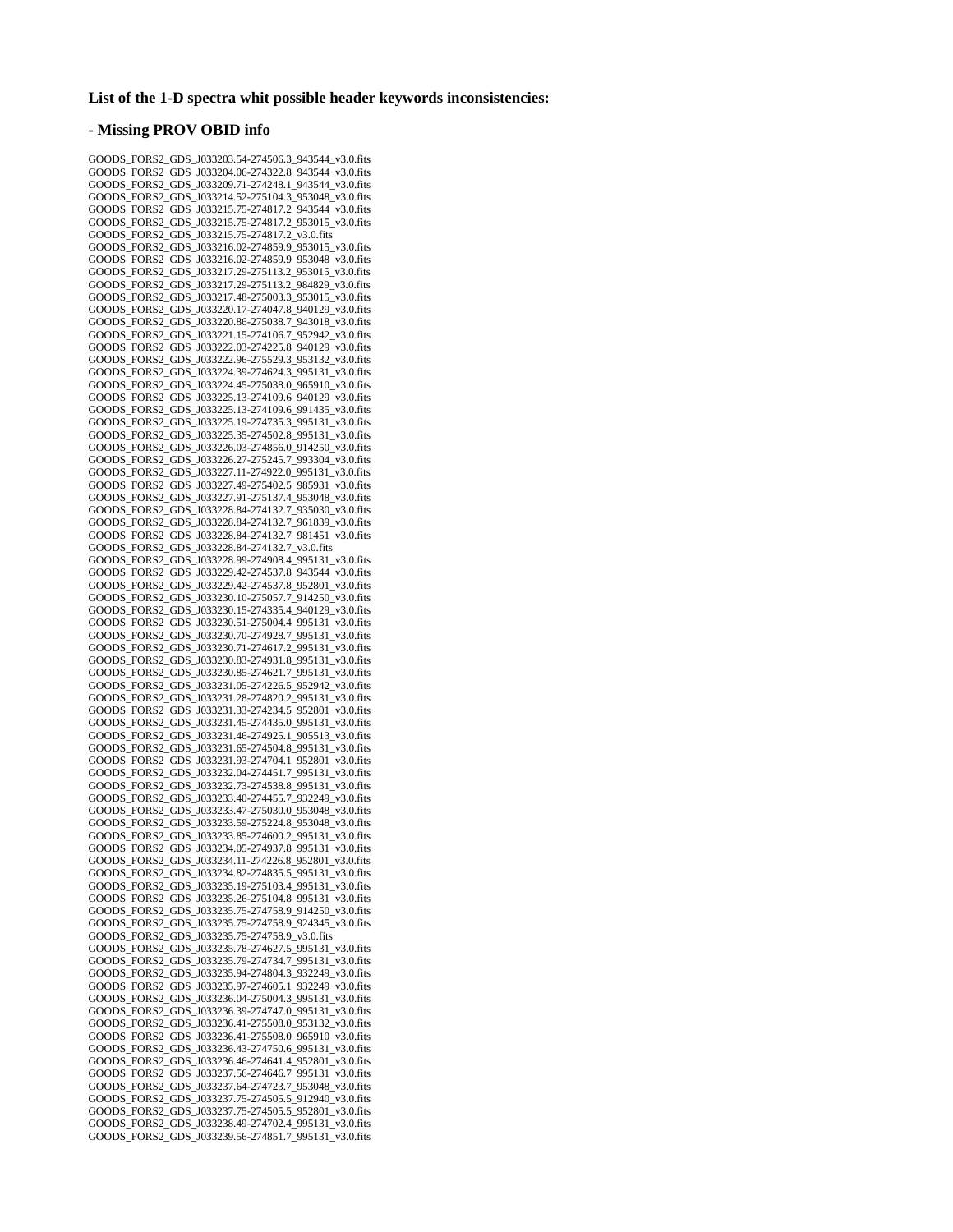GOODS\_FORS2\_GDS\_J033239.60-274909.6\_995131\_v3.0.fits GOODS\_FORS2\_GDS\_J033239.64-274709.1\_995131\_v3.0.fits GOODS\_FORS2\_GDS\_J033239.73-274611.3\_924345\_v3.0.fits GOODS\_FORS2\_GDS\_J033239.73-274611.3\_932802\_v3.0.fits GOODS\_FORS2\_GDS\_J033239.73-274611.3\_935030\_v3.0.fits GOODS\_FORS2\_GDS\_J033239.73-274611.3\_960930\_v3.0.fits GOODS\_FORS2\_GDS\_J033239.73-274611.3\_v3.0.fits GOODS\_FORS2\_GDS\_J033239.99-275114.2\_965910\_v3.0.fits GOODS\_FORS2\_GDS\_J033239.99-275114.2\_995131\_v3.0.fits GOODS\_FORS2\_GDS\_J033240.27-274949.7\_953048\_v3.0.fits GOODS\_FORS2\_GDS\_J033240.27-274949.7\_953159\_v3.0.fits GOODS\_FORS2\_GDS\_J033240.73-275016.9\_912940\_v3.0.fits GOODS\_FORS2\_GDS\_J033240.73-275016.9\_965910\_v3.0.fits GOODS\_FORS2\_GDS\_J033242.22-274541.6\_912940\_v3.0.fits GOODS\_FORS2\_GDS\_J033243.16-275034.8\_951937\_v3.0.fits GOODS\_FORS2\_GDS\_J033243.17-275514.7\_925109\_v3.0.fits GOODS\_FORS2\_GDS\_J033243.78-275231.2\_945143\_v3.0.fits GOODS\_FORS2\_GDS\_J033243.78-275231.2\_953159\_v3.0.fits GOODS\_FORS2\_GDS\_J033244.29-275009.7\_995131\_v3.0.fits GOODS\_FORS2\_GDS\_J033244.77-274654.9\_932249\_v3.0.fits GOODS\_FORS2\_GDS\_J033244.80-274920.6\_924345\_v3.0.fits GOODS\_FORS2\_GDS\_J033244.80-274920.6\_953048\_v3.0.fits GOODS\_FORS2\_GDS\_J033245.20-275421.0\_925109\_v3.0.fits GOODS\_FORS2\_GDS\_J033248.05-274633.0\_952801\_v3.0.fits GOODS\_FORS2\_GDS\_J033249.08-274627.7\_912940\_v3.0.fits GOODS\_FORS2\_GDS\_J033250.00-275105.2\_925109\_v3.0.fits GOODS\_FORS2\_GDS\_J033250.63-275011.1\_925109\_v3.0.fits GOODS\_FORS2\_GDS\_J033250.72-275007.1\_953159\_v3.0.fits GOODS\_FORS2\_GDS\_J033252.09-275234.1\_953159\_v3.0.fits GOODS\_FORS2\_GDS\_J033252.22-274804.8\_912940\_v3.0.fits GOODS\_FORS2\_GDS\_J033254.10-274916.0\_925109\_v3.0.fits GOODS\_FORS2\_GDS\_J033256.31-275102.4\_925109\_v3.0.fits

### **- EXPTIME not consistent with PROVi and/or NCOMBINE:**

GOODS\_FORS2\_GDS\_J033200.31-274250.7\_952942\_v3.0.fits GOODS\_FORS2\_GDS\_J033201.84-274206.6\_952942\_v3.0.fits GOODS\_FORS2\_GDS\_J033201.96-274406.5\_952942\_v3.0.fits GOODS\_FORS2\_GDS\_J033205.48-274525.3\_952942\_v3.0.fits GOODS\_FORS2\_GDS\_J033206.44-274728.8\_985831\_v3.0.fits GOODS\_FORS2\_GDS\_J033209.46-274335.8\_952942\_v3.0.fits GOODS\_FORS2\_GDS\_J033210.03-274132.7\_952942\_v3.0.fits GOODS\_FORS2\_GDS\_J033210.73-274819.4\_985831\_v3.0.fits GOODS\_FORS2\_GDS\_J033210.80-274508.2\_952942\_v3.0.fits GOODS\_FORS2\_GDS\_J033210.91-274343.1\_952942\_v3.0.fits GOODS\_FORS2\_GDS\_J033210.92-274722.8\_985831\_v3.0.fits GOODS\_FORS2\_GDS\_J033210.93-274721.5\_985831\_v3.0.fits GOODS\_FORS2\_GDS\_J033211.52-274311.1\_952942\_v3.0.fits GOODS\_FORS2\_GDS\_J033211.93-274157.1\_v3.0.fits GOODS\_FORS2\_GDS\_J033212.47-274621.4\_952942\_v3.0.fits GOODS\_FORS2\_GDS\_J033212.47-274621.4\_985831\_v3.0.fits GOODS\_FORS2\_GDS\_J033212.61-274605.1\_985831\_v3.0.fits GOODS\_FORS2\_GDS\_J033212.79-274823.1\_985831\_v3.0.fits GOODS\_FORS2\_GDS\_J033212.94-274451.5\_v3.0.fits GOODS\_FORS2\_GDS\_J033213.35-274324.4\_952942\_v3.0.fits GOODS\_FORS2\_GDS\_J033214.08-274258.9\_952942\_v3.0.fits GOODS\_FORS2\_GDS\_J033214.33-274825.2\_985831\_v3.0.fits GOODS\_FORS2\_GDS\_J033214.57-274122.3\_952942\_v3.0.fits GOODS\_FORS2\_GDS\_J033214.81-274600.0\_985831\_v3.0.fits GOODS\_FORS2\_GDS\_J033214.87-274223.3\_952942\_v3.0.fits GOODS\_FORS2\_GDS\_J033214.93-274659.8\_985831\_v3.0.fits GOODS\_FORS2\_GDS\_J033215.01-274633.4\_985831\_v3.0.fits GOODS\_FORS2\_GDS\_J033215.23-274437.8\_952942\_v3.0.fits GOODS\_FORS2\_GDS\_J033216.28-274955.5\_953048\_v3.0.fits GOODS\_FORS2\_GDS\_J033216.84-274551.1\_952942\_v3.0.fits GOODS\_FORS2\_GDS\_J033216.86-275043.9\_953048\_v3.0.fits GOODS\_FORS2\_GDS\_J033216.98-275123.2\_953048\_v3.0.fits GOODS\_FORS2\_GDS\_J033217.00-274113.7\_v3.0.fits GOODS\_FORS2\_GDS\_J033217.56-274810.1\_985831\_v3.0.fits GOODS\_FORS2\_GDS\_J033217.63-274811.8\_985831\_v3.0.fits GOODS\_FORS2\_GDS\_J033217.66-275347.6\_953132\_v3.0.fits GOODS\_FORS2\_GDS\_J033217.77-274603.0\_985831\_v3.0.fits GOODS\_FORS2\_GDS\_J033217.78-274823.8\_985831\_v3.0.fits GOODS\_FORS2\_GDS\_J033217.81-275441.6\_953132\_v3.0.fits GOODS\_FORS2\_GDS\_J033217.81-275441.6\_v3.0.fits GOODS\_FORS2\_GDS\_J033217.96-274817.0\_v3.0.fits GOODS\_FORS2\_GDS\_J033218.01-274718.5\_v3.0.fits GOODS\_FORS2\_GDS\_J033218.08-274113.1\_952942\_v3.0.fits GOODS\_FORS2\_GDS\_J033218.19-274746.6\_985831\_v3.0.fits GOODS\_FORS2\_GDS\_J033218.32-274805.0\_v3.0.fits GOODS\_FORS2\_GDS\_J033218.79-274820.8\_985831\_v3.0.fits GOODS\_FORS2\_GDS\_J033218.80-274248.4\_952942\_v3.0.fits GOODS\_FORS2\_GDS\_J033218.81-274910.0\_985831\_v3.0.fits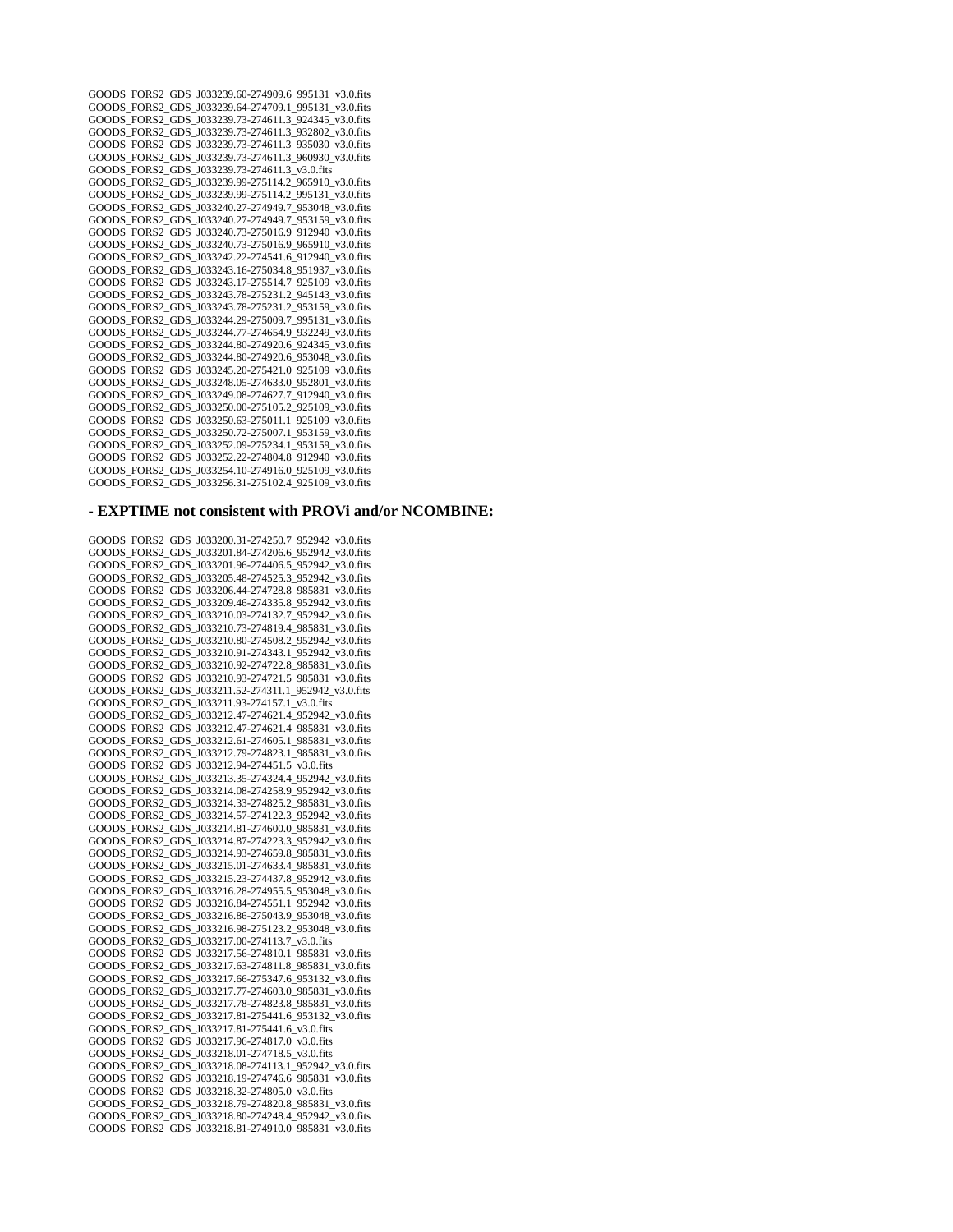GOODS\_FORS2\_GDS\_J033218.91-274941.8\_953048\_v3.0.fits GOODS\_FORS2\_GDS\_J033218.92-275302.7\_953048\_v3.0.fits GOODS\_FORS2\_GDS\_J033219.43-274928.2\_985831\_v3.0.fits GOODS\_FORS2\_GDS\_J033219.48-274907.0\_953048\_v3.0.fits GOODS\_FORS2\_GDS\_J033219.79-274609.9\_985831\_v3.0.fits GOODS\_FORS2\_GDS\_J033220.09-274106.7\_952942\_v3.0.fits GOODS\_FORS2\_GDS\_J033220.67-274234.3\_952942\_v3.0.fits GOODS\_FORS2\_GDS\_J033221.30-274051.2\_952942\_v3.0.fits GOODS\_FORS2\_GDS\_J033221.30-274051.2\_v3.0.fits GOODS\_FORS2\_GDS\_J033221.63-274800.2\_985831\_v3.0.fits GOODS\_FORS2\_GDS\_J033221.83-275520.2\_953132\_v3.0.fits GOODS\_FORS2\_GDS\_J033221.85-274229.6\_952942\_v3.0.fits GOODS\_FORS2\_GDS\_J033221.93-274533.1\_v3.0.fits GOODS\_FORS2\_GDS\_J033222.28-275257.2\_v3.0.fits GOODS\_FORS2\_GDS\_J033222.38-274949.0\_v3.0.fits GOODS\_FORS2\_GDS\_J033222.41-274858.0\_985831\_v3.0.fits GOODS\_FORS2\_GDS\_J033222.54-274603.8\_985831\_v3.0.fits GOODS\_FORS2\_GDS\_J033222.66-275137.1\_953048\_v3.0.fits GOODS\_FORS2\_GDS\_J033222.82-274518.4\_v3.0.fits GOODS\_FORS2\_GDS\_J033222.89-274415.5\_952942\_v3.0.fits GOODS\_FORS2\_GDS\_J033222.97-274629.1\_v3.0.fits GOODS\_FORS2\_GDS\_J033223.18-274921.5\_985831\_v3.0.fits GOODS\_FORS2\_GDS\_J033223.19-275245.9\_953048\_v3.0.fits GOODS\_FORS2\_GDS\_J033223.60-275101.6\_953048\_v3.0.fits GOODS\_FORS2\_GDS\_J033223.84-275511.6\_v3.0.fits GOODS\_FORS2\_GDS\_J033223.99-274107.9\_952942\_v3.0.fits GOODS\_FORS2\_GDS\_J033224.00-275459.8\_953132\_v3.0.fits GOODS\_FORS2\_GDS\_J033224.01-275039.0\_985831\_v3.0.fits GOODS\_FORS2\_GDS\_J033224.02-274504.1\_v3.0.fits GOODS\_FORS2\_GDS\_J033224.20-274952.9\_985831\_v3.0.fits GOODS\_FORS2\_GDS\_J033224.79-274912.9\_985831\_v3.0.fits GOODS\_FORS2\_GDS\_J033224.85-275052.6\_985831\_v3.0.fits GOODS\_FORS2\_GDS\_J033224.91-274923.7\_985831\_v3.0.fits GOODS\_FORS2\_GDS\_J033225.04-274718.2\_985831\_v3.0.fits GOODS\_FORS2\_GDS\_J033225.04-274718.2\_995131\_v3.0.fits GOODS\_FORS2\_GDS\_J033225.19-274735.3\_994852\_v3.0.fits GOODS\_FORS2\_GDS\_J033225.35-274502.8\_994852\_v3.0.fits GOODS\_FORS2\_GDS\_J033225.55-275108.2\_985831\_v3.0.fits GOODS\_FORS2\_GDS\_J033225.61-275548.7\_v3.0.fits GOODS\_FORS2\_GDS\_J033225.83-274250.3\_v3.0.fits GOODS\_FORS2\_GDS\_J033226.18-275211.3\_953048\_v3.0.fits GOODS\_FORS2\_GDS\_J033226.22-275502.4\_v3.0.fits GOODS\_FORS2\_GDS\_J033226.24-275005.6\_953048\_v3.0.fits GOODS\_FORS2\_GDS\_J033226.36-274514.1\_v3.0.fits GOODS\_FORS2\_GDS\_J033226.36-274515.3\_v3.0.fits GOODS\_FORS2\_GDS\_J033226.54-274925.1\_v3.0.fits GOODS\_FORS2\_GDS\_J033226.77-274530.6\_v3.0.fits GOODS\_FORS2\_GDS\_J033226.84-274818.9\_v3.0.fits GOODS\_FORS2\_GDS\_J033226.87-275216.2\_953132\_v3.0.fits GOODS\_FORS2\_GDS\_J033226.87-275216.2\_953159\_v3.0.fits GOODS\_FORS2\_GDS\_J033227.11-274922.0\_994852\_v3.0.fits GOODS\_FORS2\_GDS\_J033227.93-275235.6\_953159\_v3.0.fits GOODS\_FORS2\_GDS\_J033228.14-275234.6\_953048\_v3.0.fits GOODS\_FORS2\_GDS\_J033228.14-275234.6\_953159\_v3.0.fits GOODS\_FORS2\_GDS\_J033228.17-274648.4\_v3.0.fits GOODS\_FORS2\_GDS\_J033228.19-274818.7\_952801\_v3.0.fits GOODS\_FORS2\_GDS\_J033228.19-274818.7\_v3.0.fits GOODS\_FORS2\_GDS\_J033228.45-274203.8\_952942\_v3.0.fits GOODS\_FORS2\_GDS\_J033228.55-275621.8\_953132\_v3.0.fits GOODS\_FORS2\_GDS\_J033228.55-275621.8\_v3.0.fits GOODS\_FORS2\_GDS\_J033228.56-274055.7\_v3.0.fits GOODS\_FORS2\_GDS\_J033228.81-275644.2\_945143\_v3.0.fits GOODS\_FORS2\_GDS\_J033228.84-274829.3\_952801\_v3.0.fits GOODS\_FORS2\_GDS\_J033228.94-274600.6\_995131\_v3.0.fits GOODS\_FORS2\_GDS\_J033228.99-274908.4\_994852\_v3.0.fits GOODS\_FORS2\_GDS\_J033229.02-274234.0\_v3.0.fits GOODS\_FORS2\_GDS\_J033229.23-274509.8\_952801\_v3.0.fits GOODS\_FORS2\_GDS\_J033229.27-275729.1\_953132\_v3.0.fits GOODS\_FORS2\_GDS\_J033229.65-275504.5\_953132\_v3.0.fits GOODS\_FORS2\_GDS\_J033229.65-275504.5\_v3.0.fits GOODS\_FORS2\_GDS\_J033229.84-275233.2\_953132\_v3.0.fits GOODS\_FORS2\_GDS\_J033229.84-275233.2\_953159\_v3.0.fits GOODS\_FORS2\_GDS\_J033229.85-274520.5\_995131\_v3.0.fits GOODS\_FORS2\_GDS\_J033230.03-275026.8\_985831\_v3.0.fits GOODS\_FORS2\_GDS\_J033230.06-274523.5\_995131\_v3.0.fits GOODS\_FORS2\_GDS\_J033230.09-275100.3\_985831\_v3.0.fits GOODS\_FORS2\_GDS\_J033230.09-275100.3\_v3.0.fits GOODS\_FORS2\_GDS\_J033230.10-275057.7\_953048\_v3.0.fits GOODS\_FORS2\_GDS\_J033230.27-275612.8\_v3.0.fits GOODS\_FORS2\_GDS\_J033230.51-275004.4\_985831\_v3.0.fits GOODS\_FORS2\_GDS\_J033230.51-275004.4\_994852\_v3.0.fits GOODS\_FORS2\_GDS\_J033230.51-275508.3\_945143\_v3.0.fits GOODS\_FORS2\_GDS\_J033230.70-274928.7\_994852\_v3.0.fits GOODS\_FORS2\_GDS\_J033230.71-274617.2\_994852\_v3.0.fits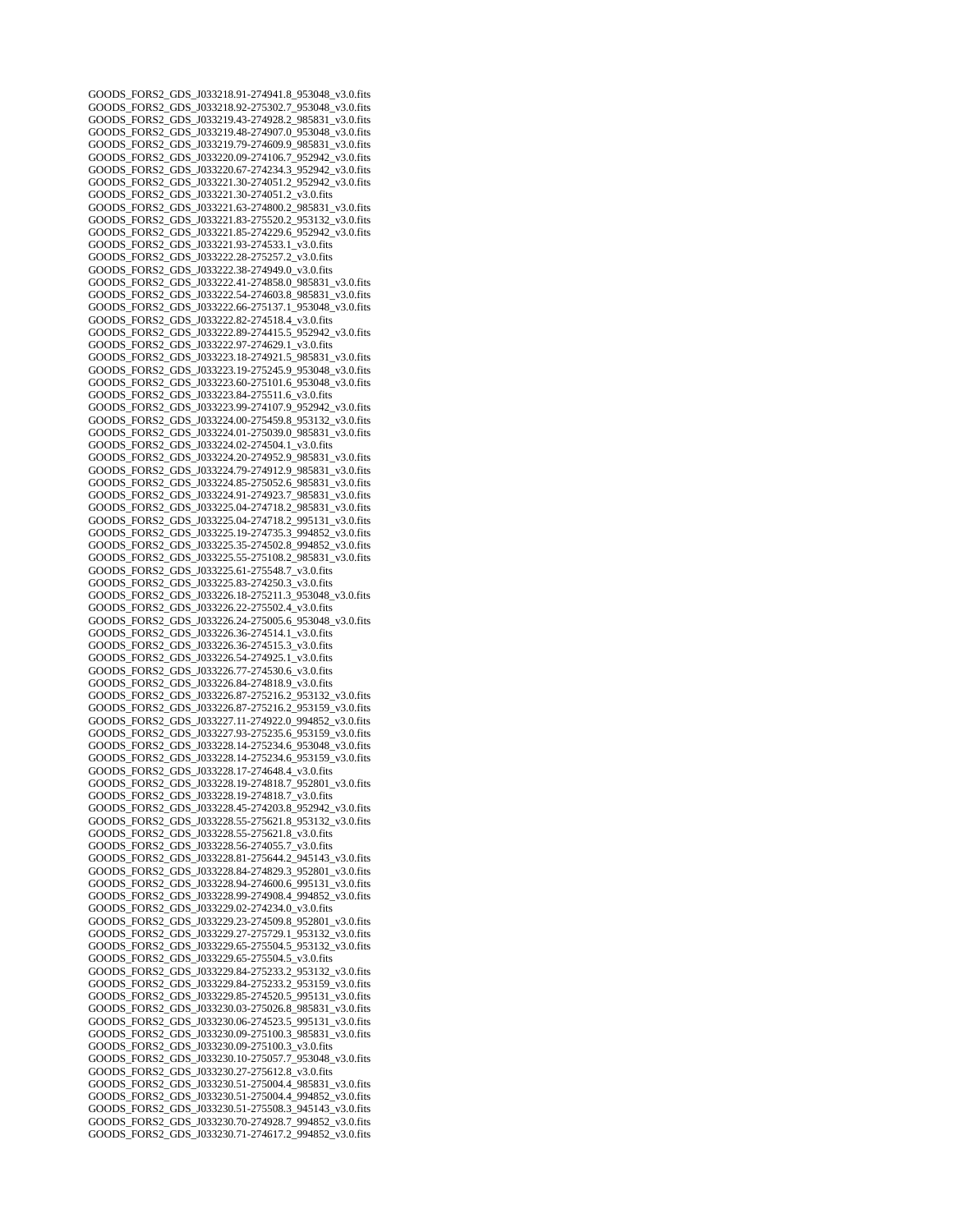GOODS\_FORS2\_GDS\_J033230.74-274317.4\_952801\_v3.0.fits GOODS\_FORS2\_GDS\_J033230.83-274931.8\_985831\_v3.0.fits GOODS\_FORS2\_GDS\_J033230.83-274931.8\_v3.0.fits GOODS\_FORS2\_GDS\_J033230.85-274621.7\_994852\_v3.0.fits GOODS\_FORS2\_GDS\_J033230.92-274649.5\_v3.0.fits GOODS\_FORS2\_GDS\_J033231.09-274433.3\_951937\_v3.0.fits GOODS\_FORS2\_GDS\_J033231.19-275206.1\_953048\_v3.0.fits GOODS\_FORS2\_GDS\_J033231.22-274532.7\_995131\_v3.0.fits GOODS\_FORS2\_GDS\_J033231.28-274820.2\_985831\_v3.0.fits GOODS\_FORS2\_GDS\_J033231.28-274820.2\_994852\_v3.0.fits GOODS\_FORS2\_GDS\_J033231.43-275137.4\_v3.0.fits GOODS\_FORS2\_GDS\_J033231.55-275028.8\_953048\_v3.0.fits GOODS\_FORS2\_GDS\_J033231.55-275028.8\_953159\_v3.0.fits GOODS\_FORS2\_GDS\_J033231.55-275028.8\_995131\_v3.0.fits GOODS\_FORS2\_GDS\_J033231.55-275028.8\_v3.0.fits GOODS\_FORS2\_GDS\_J033231.55-275517.3\_v3.0.fits GOODS\_FORS2\_GDS\_J033231.64-275336.9\_v3.0.fits GOODS\_FORS2\_GDS\_J033231.65-274504.8\_994852\_v3.0.fits GOODS\_FORS2\_GDS\_J033231.77-274851.3\_953159\_v3.0.fits GOODS\_FORS2\_GDS\_J033232.04-274451.7\_994852\_v3.0.fits GOODS\_FORS2\_GDS\_J033232.08-274155.2\_v3.0.fits GOODS\_FORS2\_GDS\_J033232.18-274534.9\_951937\_v3.0.fits GOODS\_FORS2\_GDS\_J033232.23-274218.2\_952801\_v3.0.fits GOODS\_FORS2\_GDS\_J033232.23-274218.2\_952942\_v3.0.fits GOODS\_FORS2\_GDS\_J033232.43-275342.7\_953132\_v3.0.fits GOODS\_FORS2\_GDS\_J033232.46-274001.9\_v3.0.fits GOODS\_FORS2\_GDS\_J033232.46-275546.4\_945143\_v3.0.fits GOODS\_FORS2\_GDS\_J033232.62-275631.5\_945143\_v3.0.fits GOODS\_FORS2\_GDS\_J033232.73-274538.8\_994852\_v3.0.fits GOODS\_FORS2\_GDS\_J033232.73-275102.5\_985831\_v3.0.fits GOODS\_FORS2\_GDS\_J033232.74-275151.0\_953159\_v3.0.fits GOODS\_FORS2\_GDS\_J033232.90-275100.3\_953048\_v3.0.fits GOODS\_FORS2\_GDS\_J033232.90-275100.3\_953159\_v3.0.fits GOODS\_FORS2\_GDS\_J033232.90-275100.3\_v3.0.fits GOODS\_FORS2\_GDS\_J033233.00-275030.2\_985831\_v3.0.fits GOODS\_FORS2\_GDS\_J033233.01-274829.4\_985831\_v3.0.fits GOODS\_FORS2\_GDS\_J033233.08-275123.9\_995131\_v3.0.fits GOODS\_FORS2\_GDS\_J033233.19-273949.1\_v3.0.fits GOODS\_FORS2\_GDS\_J033233.45-274602.5\_951937\_v3.0.fits GOODS\_FORS2\_GDS\_J033233.45-274602.5\_v3.0.fits GOODS\_FORS2\_GDS\_J033233.67-275531.7\_953132\_v3.0.fits GOODS\_FORS2\_GDS\_J033233.84-274520.5\_v3.0.fits GOODS\_FORS2\_GDS\_J033233.85-274600.2\_994852\_v3.0.fits GOODS\_FORS2\_GDS\_J033233.86-274542.6\_951937\_v3.0.fits GOODS\_FORS2\_GDS\_J033233.86-274542.6\_v3.0.fits GOODS\_FORS2\_GDS\_J033234.05-274937.8\_985831\_v3.0.fits GOODS\_FORS2\_GDS\_J033234.05-274937.8\_994852\_v3.0.fits GOODS\_FORS2\_GDS\_J033234.22-275342.2\_945143\_v3.0.fits GOODS\_FORS2\_GDS\_J033234.36-274855.8\_951937\_v3.0.fits GOODS\_FORS2\_GDS\_J033234.40-274124.3\_v3.0.fits GOODS\_FORS2\_GDS\_J033234.48-274403.0\_951937\_v3.0.fits GOODS\_FORS2\_GDS\_J033234.55-274756.0\_953048\_v3.0.fits GOODS\_FORS2\_GDS\_J033234.56-275543.6\_945143\_v3.0.fits GOODS\_FORS2\_GDS\_J033234.56-275543.6\_v3.0.fits GOODS\_FORS2\_GDS\_J033234.61-275324.5\_945143\_v3.0.fits GOODS\_FORS2\_GDS\_J033234.73-274938.4\_v3.0.fits GOODS\_FORS2\_GDS\_J033234.82-274835.5\_994852\_v3.0.fits GOODS\_FORS2\_GDS\_J033234.83-275325.2\_953132\_v3.0.fits GOODS\_FORS2\_GDS\_J033235.08-274958.4\_v3.0.fits GOODS\_FORS2\_GDS\_J033235.11-275009.0\_985831\_v3.0.fits GOODS\_FORS2\_GDS\_J033235.15-275314.0\_945143\_v3.0.fits GOODS\_FORS2\_GDS\_J033235.15-275314.0\_v3.0.fits GOODS\_FORS2\_GDS\_J033235.19-275103.4\_994852\_v3.0.fits GOODS\_FORS2\_GDS\_J033235.26-274307.2\_952801\_v3.0.fits GOODS\_FORS2\_GDS\_J033235.26-275104.8\_994852\_v3.0.fits GOODS\_FORS2\_GDS\_J033235.33-274617.3\_951937\_v3.0.fits GOODS\_FORS2\_GDS\_J033235.46-275401.8\_v3.0.fits GOODS\_FORS2\_GDS\_J033235.61-275307.9\_945143\_v3.0.fits GOODS\_FORS2\_GDS\_J033235.61-275307.9\_v3.0.fits GOODS\_FORS2\_GDS\_J033235.66-275005.8\_953159\_v3.0.fits GOODS\_FORS2\_GDS\_J033235.71-274916.0\_v3.0.fits GOODS\_FORS2\_GDS\_J033235.72-275615.4\_945143\_v3.0.fits GOODS\_FORS2\_GDS\_J033235.78-274627.5\_994852\_v3.0.fits GOODS\_FORS2\_GDS\_J033235.79-274734.7\_994852\_v3.0.fits GOODS\_FORS2\_GDS\_J033236.04-275004.3\_994852\_v3.0.fits GOODS\_FORS2\_GDS\_J033236.12-275032.5\_951937\_v3.0.fits GOODS\_FORS2\_GDS\_J033236.16-275037.1\_953159\_v3.0.fits GOODS\_FORS2\_GDS\_J033236.17-275126.5\_945143\_v3.0.fits GOODS\_FORS2\_GDS\_J033236.17-275126.5\_953048\_v3.0.fits GOODS\_FORS2\_GDS\_J033236.18-274627.6\_951937\_v3.0.fits GOODS\_FORS2\_GDS\_J033236.18-274627.6\_v3.0.fits GOODS\_FORS2\_GDS\_J033236.19-275037.0\_951937\_v3.0.fits GOODS\_FORS2\_GDS\_J033236.19-275037.0\_953048\_v3.0.fits GOODS\_FORS2\_GDS\_J033236.19-275037.0\_953159\_v3.0.fits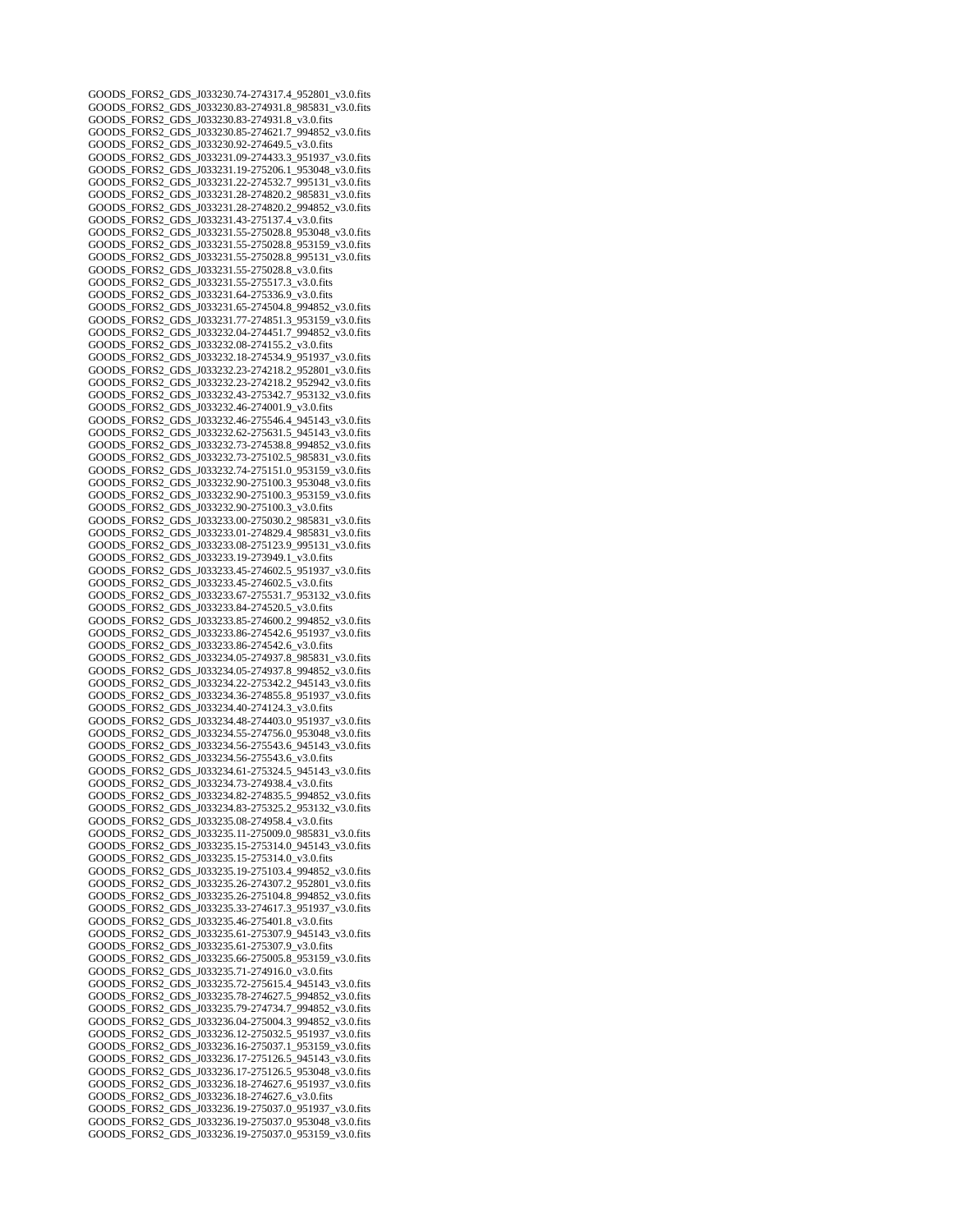GOODS\_FORS2\_GDS\_J033236.34-274315.5\_952801\_v3.0.fits GOODS\_FORS2\_GDS\_J033236.39-274747.0\_994852\_v3.0.fits GOODS\_FORS2\_GDS\_J033236.43-274750.6\_994852\_v3.0.fits GOODS\_FORS2\_GDS\_J033236.46-274641.4\_951937\_v3.0.fits GOODS\_FORS2\_GDS\_J033236.46-274641.4\_v3.0.fits GOODS\_FORS2\_GDS\_J033236.67-274657.7\_951937\_v3.0.fits GOODS\_FORS2\_GDS\_J033236.83-275201.0\_953159\_v3.0.fits GOODS\_FORS2\_GDS\_J033237.19-274608.1\_995131\_v3.0.fits GOODS\_FORS2\_GDS\_J033237.26-274610.3\_995131\_v3.0.fits GOODS\_FORS2\_GDS\_J033237.55-275235.2\_951526\_v3.0.fits GOODS\_FORS2\_GDS\_J033237.56-274646.7\_951937\_v3.0.fits GOODS\_FORS2\_GDS\_J033237.56-274646.7\_994852\_v3.0.fits GOODS\_FORS2\_GDS\_J033237.63-275022.4\_v3.0.fits GOODS\_FORS2\_GDS\_J033237.69-275446.4\_953132\_v3.0.fits GOODS\_FORS2\_GDS\_J033237.75-274505.5\_951937\_v3.0.fits GOODS\_FORS2\_GDS\_J033237.75-274505.5\_v3.0.fits GOODS\_FORS2\_GDS\_J033238.02-274908.4\_952801\_v3.0.fits GOODS\_FORS2\_GDS\_J033238.02-274908.4\_v3.0.fits GOODS\_FORS2\_GDS\_J033238.09-274403.4\_951937\_v3.0.fits GOODS\_FORS2\_GDS\_J033238.24-275237.9\_953159\_v3.0.fits GOODS\_FORS2\_GDS\_J033238.25-274630.1\_951937\_v3.0.fits GOODS\_FORS2\_GDS\_J033238.25-274630.1\_v3.0.fits GOODS\_FORS2\_GDS\_J033238.26-274455.1\_951937\_v3.0.fits GOODS\_FORS2\_GDS\_J033238.27-274604.0\_990652\_v3.0.fits GOODS\_FORS2\_GDS\_J033238.37-275408.8\_v3.0.fits GOODS\_FORS2\_GDS\_J033238.49-274702.4\_990652\_v3.0.fits GOODS\_FORS2\_GDS\_J033238.49-274702.4\_994852\_v3.0.fits GOODS\_FORS2\_GDS\_J033238.54-274723.0\_951937\_v3.0.fits GOODS\_FORS2\_GDS\_J033238.54-274723.0\_v3.0.fits GOODS\_FORS2\_GDS\_J033238.63-274711.4\_951937\_v3.0.fits GOODS\_FORS2\_GDS\_J033238.63-274711.4\_v3.0.fits GOODS\_FORS2\_GDS\_J033238.63-275511.5\_945143\_v3.0.fits GOODS\_FORS2\_GDS\_J033238.73-274413.3\_952801\_v3.0.fits GOODS\_FORS2\_GDS\_J033238.76-275121.6\_953048\_v3.0.fits GOODS\_FORS2\_GDS\_J033239.01-274722.7\_990652\_v3.0.fits GOODS\_FORS2\_GDS\_J033239.03-275223.1\_945143\_v3.0.fits GOODS\_FORS2\_GDS\_J033239.06-274538.8\_952801\_v3.0.fits GOODS\_FORS2\_GDS\_J033239.06-274538.8\_v3.0.fits GOODS\_FORS2\_GDS\_J033239.17-274832.4\_953159\_v3.0.fits GOODS\_FORS2\_GDS\_J033239.30-275412.5\_953132\_v3.0.fits GOODS\_FORS2\_GDS\_J033239.35-275016.3\_995131\_v3.0.fits GOODS\_FORS2\_GDS\_J033239.41-275411.8\_945143\_v3.0.fits GOODS\_FORS2\_GDS\_J033239.48-275325.4\_953132\_v3.0.fits GOODS\_FORS2\_GDS\_J033239.49-275301.6\_951526\_v3.0.fits GOODS\_FORS2\_GDS\_J033239.56-274851.7\_994852\_v3.0.fits GOODS\_FORS2\_GDS\_J033239.60-274909.6\_994852\_v3.0.fits GOODS\_FORS2\_GDS\_J033239.64-274709.1\_994852\_v3.0.fits GOODS\_FORS2\_GDS\_J033239.67-274850.6\_953159\_v3.0.fits GOODS\_FORS2\_GDS\_J033239.67-274850.6\_990652\_v3.0.fits GOODS\_FORS2\_GDS\_J033239.82-275258.1\_953132\_v3.0.fits GOODS\_FORS2\_GDS\_J033239.98-275208.3\_945143\_v3.0.fits GOODS\_FORS2\_GDS\_J033240.01-274815.0\_990652\_v3.0.fits GOODS\_FORS2\_GDS\_J033240.02-275233.9\_953048\_v3.0.fits GOODS\_FORS2\_GDS\_J033240.02-275233.9\_953132\_v3.0.fits GOODS\_FORS2\_GDS\_J033240.02-275237.4\_945143\_v3.0.fits GOODS\_FORS2\_GDS\_J033240.02-275237.4\_v3.0.fits GOODS\_FORS2\_GDS\_J033240.05-275206.4\_945143\_v3.0.fits GOODS\_FORS2\_GDS\_J033240.06-274755.4\_951937\_v3.0.fits GOODS\_FORS2\_GDS\_J033240.06-274755.4\_v3.0.fits GOODS\_FORS2\_GDS\_J033240.08-275532.6\_945143\_v3.0.fits GOODS\_FORS2\_GDS\_J033240.12-274535.5\_951937\_v3.0.fits GOODS\_FORS2\_GDS\_J033240.12-274535.5\_v3.0.fits GOODS\_FORS2\_GDS\_J033240.38-274338.3\_952801\_v3.0.fits GOODS\_FORS2\_GDS\_J033240.38-274431.0\_952801\_v3.0.fits GOODS\_FORS2\_GDS\_J033240.67-275032.3\_990652\_v3.0.fits GOODS\_FORS2\_GDS\_J033240.79-275035.1\_995131\_v3.0.fits GOODS\_FORS2\_GDS\_J033240.92-274823.8\_990652\_v3.0.fits GOODS\_FORS2\_GDS\_J033240.94-274427.5\_951937\_v3.0.fits GOODS\_FORS2\_GDS\_J033241.21-274932.4\_990652\_v3.0.fits GOODS\_FORS2\_GDS\_J033241.32-274436.1\_951937\_v3.0.fits GOODS\_FORS2\_GDS\_J033241.41-274457.5\_952801\_v3.0.fits  $GODS$  FORS2\_GDS\_1033241.41-274457.5\_990652\_v3.0.fits GOODS\_FORS2\_GDS\_J033241.44-274457.1\_990652\_v3.0.fits GOODS\_FORS2\_GDS\_J033241.46-275257.6\_951526\_v3.0.fits GOODS\_FORS2\_GDS\_J033241.48-274440.4\_990652\_v3.0.fits GOODS\_FORS2\_GDS\_J033241.59-275003.0\_990652\_v3.0.fits GOODS\_FORS2\_GDS\_J033241.76-274619.4\_990652\_v3.0.fits GOODS\_FORS2\_GDS\_J033241.85-275253.9\_945143\_v3.0.fits GOODS\_FORS2\_GDS\_J033241.87-274359.9\_951937\_v3.0.fits GOODS\_FORS2\_GDS\_J033241.87-274359.9\_v3.0.fits GOODS\_FORS2\_GDS\_J033242.05-274740.6\_952801\_v3.0.fits GOODS\_FORS2\_GDS\_J033242.07-274911.6\_990652\_v3.0.fits GOODS\_FORS2\_GDS\_J033242.20-274415.6\_951937\_v3.0.fits GOODS\_FORS2\_GDS\_J033242.20-274415.6\_v3.0.fits